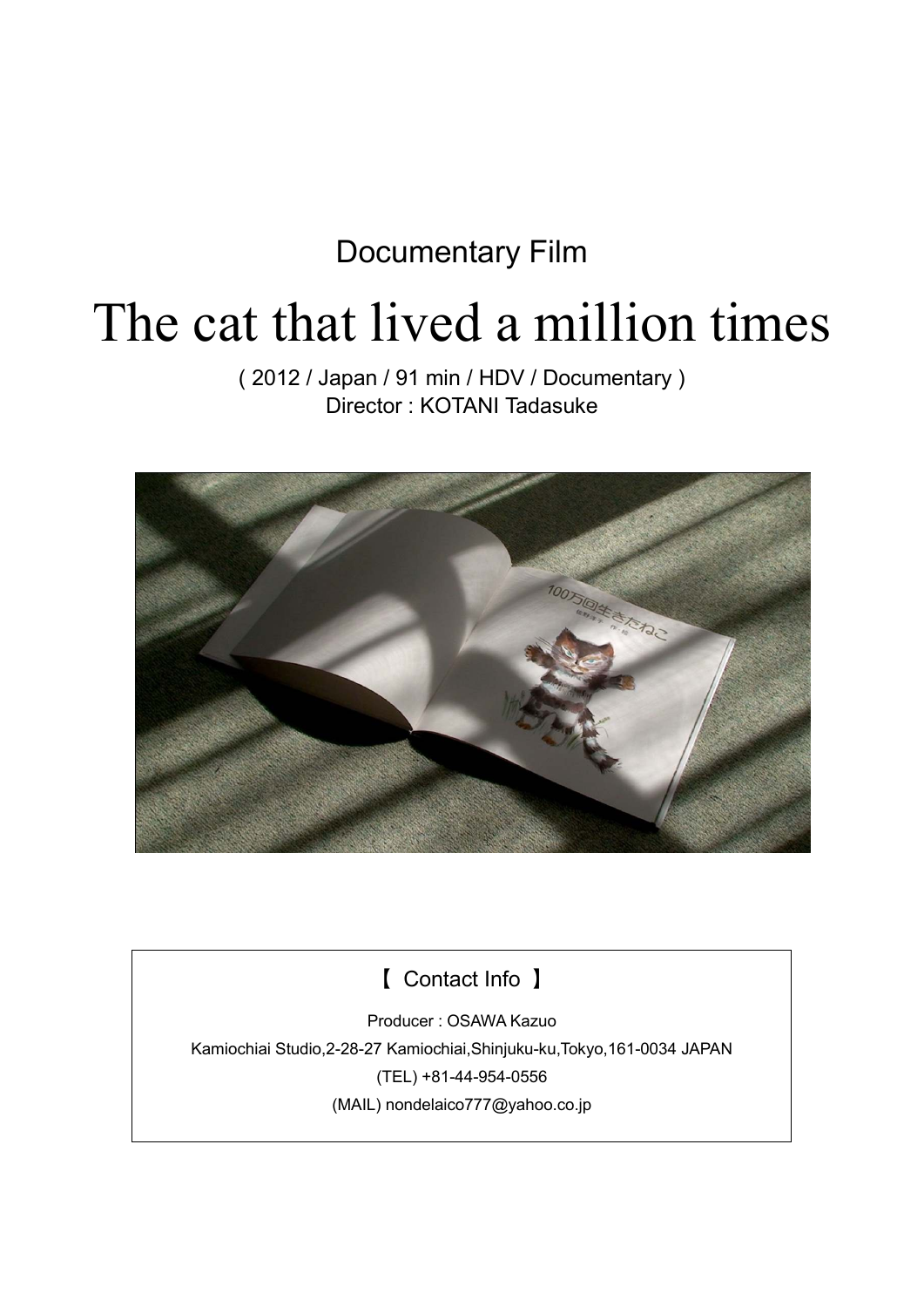## 【 Director' s Intention 】

In 2008, Yoko Sano, a picture novelist, announced in her autobiography that she got cancer. When I read it I was seized with the impulse to meet with her.

"I let you make a film about me if my image will not appear on. " was her word when I first visited her. About one year has passed since then and I have done nothing but broken myself into pieces in front of "simple" Yoko. Looking back and thinking, I didn' t pity her nor wanted to encourage her to fight against cancer... I just wanted to break my fixed ideas. There has been a tendency that people consider death as a negative thing, though I 'd rather oppose it. Having said that, I might have admitted that death is negative.

Yoko has broken "myths" based on Japanese humanism or social justice after the war by creating picture novels about life-after-death of her young brothers, father and mother with whom relationship was difficult. Meeting with such a person for a year has made me confused and felt myself being broken. After the destruction, the next step is regeneration. One of Yoko' s famous novels "The cat with a million lives" was published in 1977 and I was born in this year. My mother used to read it for me. The story about death and life of the cat was very scaring to me. It clearly showed that every living thing will die.

I visited various people to collect their life-after-death stories along with interviewing Yoko. A person who suffers from Gender Identity Disorder, a woman had a stillborn baby, a girl doesn't know who are her parents, a woman visiting her uncle who suffers from cancer, a woman receiving artificial insemination therapy many times, wife of an artist who has been in a coma and widow and her children living in the house with pictures of her late husband everywhere and etc.

Through talking with these people, I collected the life-after-death to shoot this film. This film is the process of the destruction and reproduction of a movie director through the picture novelist Yoko Sano and her readers.

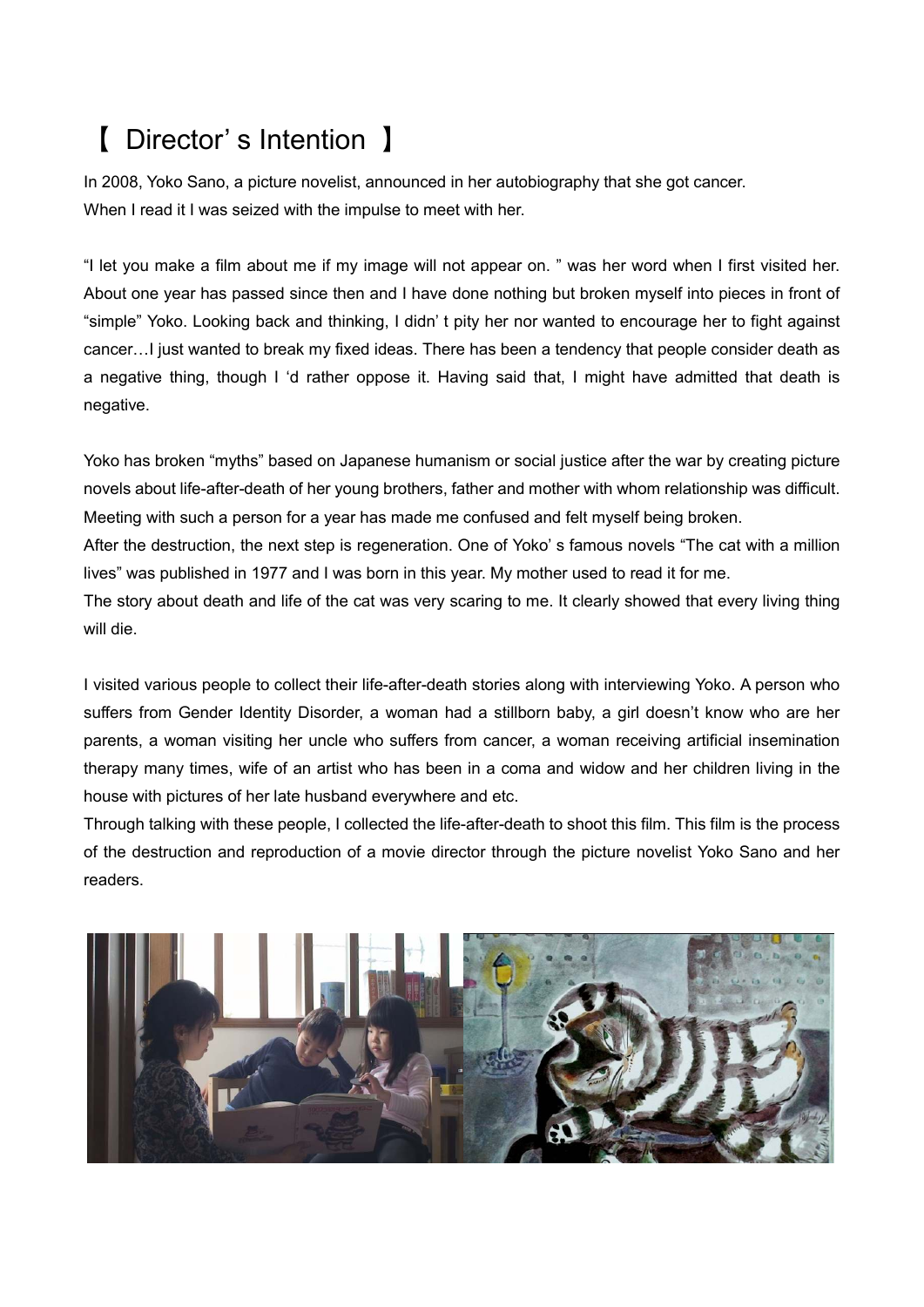## 【 Synopsis 】

Yoko Sano, picture novelist and essayist, is 70 years old now. She was diagnosed cancer and told her days were numbered. Now she is cherishing her days. Days without big adventure, days just ordinary. Her most well-known piece "The cat with a million lives" is published 33 years ago.

The novel with the great insight of love and life based on her view is still popular in Japan and has penetrated each reader' The camera captured the image of the people who read it out and talk about the life and death and Yoko whose days are numbered. They are connected only by the picture novel. The camera tried to find a sign of Yoko' final destination and her existing life in Tokyo, and Beijing where Yoko has been.

This film aims to show the life, death and love through the symbolic picture novel.

## 【 Project Status 】

- 2009/6 Meeting with Yoko Sano first time : Start meeting with Sano twice or third times a month. (Start recording our conversation between Sano & Director)
- 2009/8 Start meeting with the readers of "The cat that lives a million times" (20 people are already filmed until now)
- 2009/9 Sano got difficult to walk with her cancer. Start visiting to the hospital and continue recording the conversation between Sano & Director.
- 2009/11 Start filming the places which Sano lived in Japan. (Gumma, Yamanashi, Shizuoka)
- 2009/12 Start filming the places which Sano lived in abroad.

(Milan, Italy : Germany, Berlin)

- 2010/11 Yoko Sano passes away.
- 2011/6 Yoko Sano`s birth place photography in Beijing.
- 2012/6 Completion.

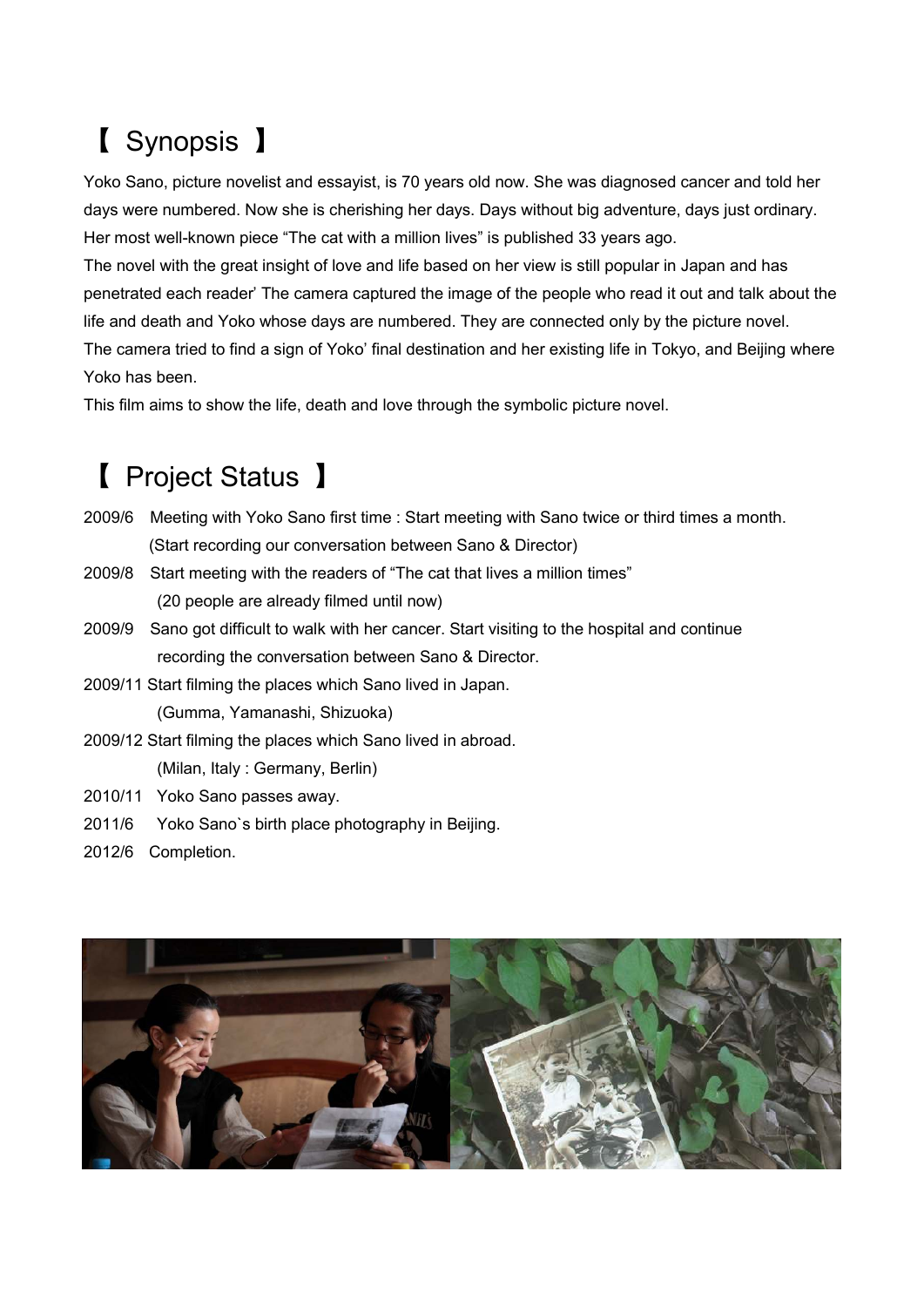## 【 Project Proposal 】

#### ○"The cat that lived a million times" (Published by Kodan-sha)

This is the original Japanese edition of a well known picture book that tells the "tail" of a cat who...lived a million times. A touching portrait of one cat's lives and deaths, owners and lovers.

#### ○Story

There was a cat who died a million times, and came back to life a million times. During all these lifetimes, he never loved anyone. But one day, he falls in love with a white cat. Loved by generations of readers, this picture book questions the meaning of life.





#### ○Yoko Sano

Sano was born in Beijing in 1938. When she was 9 years old, she lost her elder brother, and this experience formed a strong impression about life and death that would become the cornerstone of her later work.

In 1967-1968, Sano attended Berlin's University of the Arts to study lithography. Then, she entered the world of picture books. Her works include, "Uncle's Umbrella" chosen as a recommended book by the Sankei Award for Children's Books & Publications in 1975, "The cat with a million lives" in 1977, "My Hat" which won The Kodansha Award for Picture Books in 1978,

"When I Was A Younger Sister" which won the 1st Niimi Nankichi Children's Literature Prize in 1983, and "Hey, Dad" which won the Japan Picture Award and the Shogakukan Award for Children's Literature in 2002.

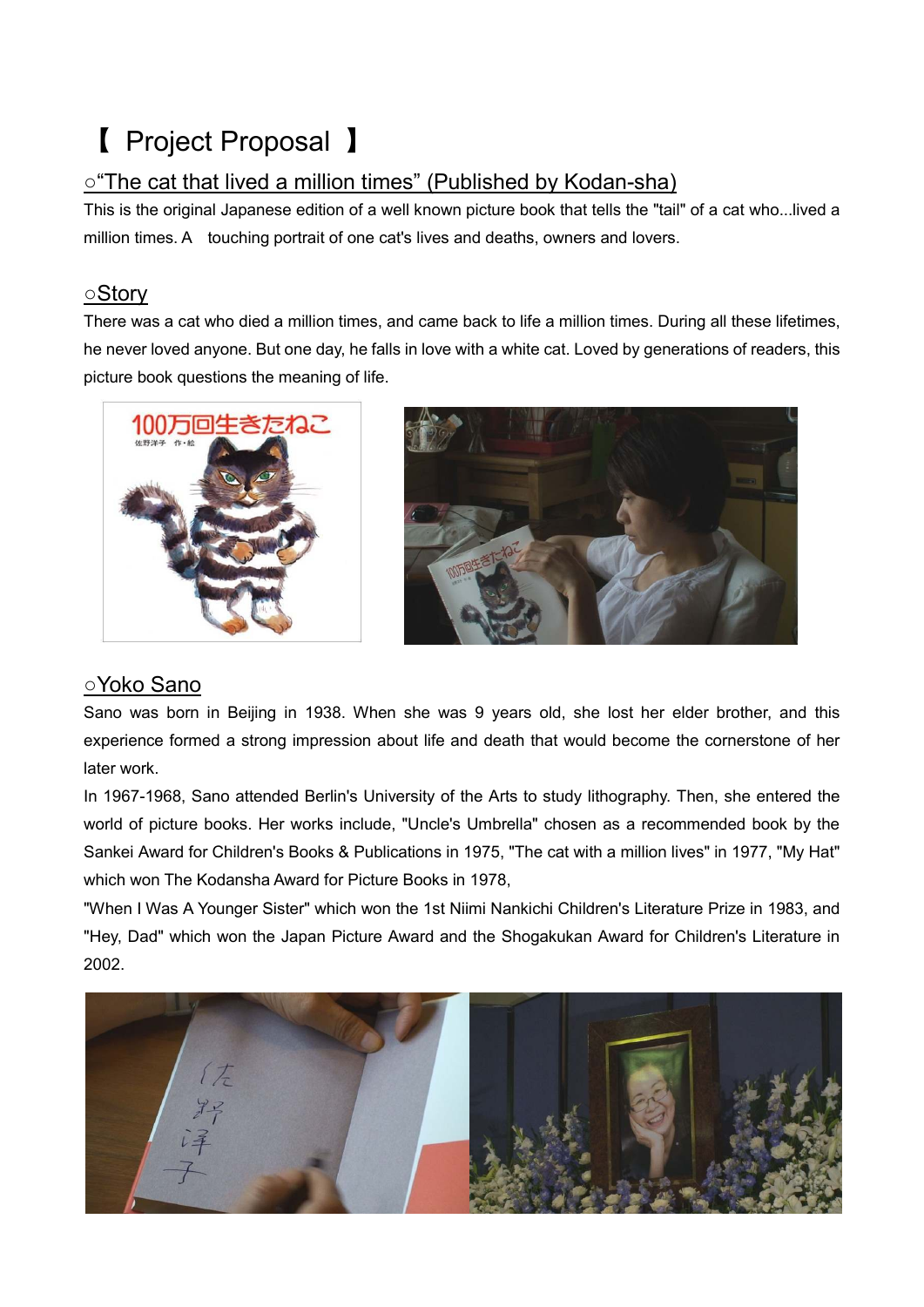## 【 Biography / Filmography of Director and Producer 】

#### ○Biography of the director

**KOTANI Tadasuke** is born in 1977 in Osaka prefecture of Japan. He graduated from the Visual Arts College Osaka. Since the graduation from the college, he started to teach the film making at Visual Arts College Osaka. And now, he is a free director.

#### ○Filmography

#### **"Lullaby"**(2002/60min)

: Runner-up prize in the competition of the Kyoto International Student film & video Festival: Japan

#### **"Good girl"**(2006/118min)

- : Invited work of the 28th PIA FILM FESTIVAL : Japan
- **"LINE"**(2008/52min)
- :Invited to a Tokyo special screening on the Yamagata International documentary movie side : Japan
- :Selected film for the Punto de Vista Film Festival : Spain
- :Selected film for the Kassel Film & Video Festival : Germany
- :Selected for the cult award by the Torino Film Festival : Italy
- :Invited to a Nippno Koma Film Festival : Portugal

#### ○ Biography of the producer

**OSAWA Kazuo** was born in 1975 Tokyo. After graduate the medical University, he starts study film making at the "Nihon Eiga Gakkou" . After graduate, Start producing the independent films. "The Duckling" (05,directed by Sayaka Ono) producing and Editing "BACK DROP KURDISTAN" (07, directed by Masaru Nomoto)producing, camera, editing.Now, he got some projects and doing distributing & publicity also.

-----------------------------------------------------------------------------------------------------------------------------------------

#### ○ Filmography

- **"The Duckling"**(2005/92min)
- : Shadow Documentary Film Festival: Holland
- : HOT DOCS International Documentary Film festival: Canada
- **"Back Drop Kurdistan"**(2007/100min)
- :Yamagata International Documentary Film Festival'07 [encouragement prize・Citizen prize] : Japan
- :Mainichi Film Contest [ Documentary prize] : Japan
- :Vision de Reel International Documentary Film Festival: Switzerland
- : South Taiwan International Film Festival: Taiwan
- $\cdot$  VIGPR International Film Festival  $\cdot$  India

**"Tadaima Sorezoreno Ibasho"**(2010/85min)

**"September 11"**(2010/75min)

**"Never let me go"**(2011/85min)

:Yamagata International Documentary Film Festival'11 : Japan